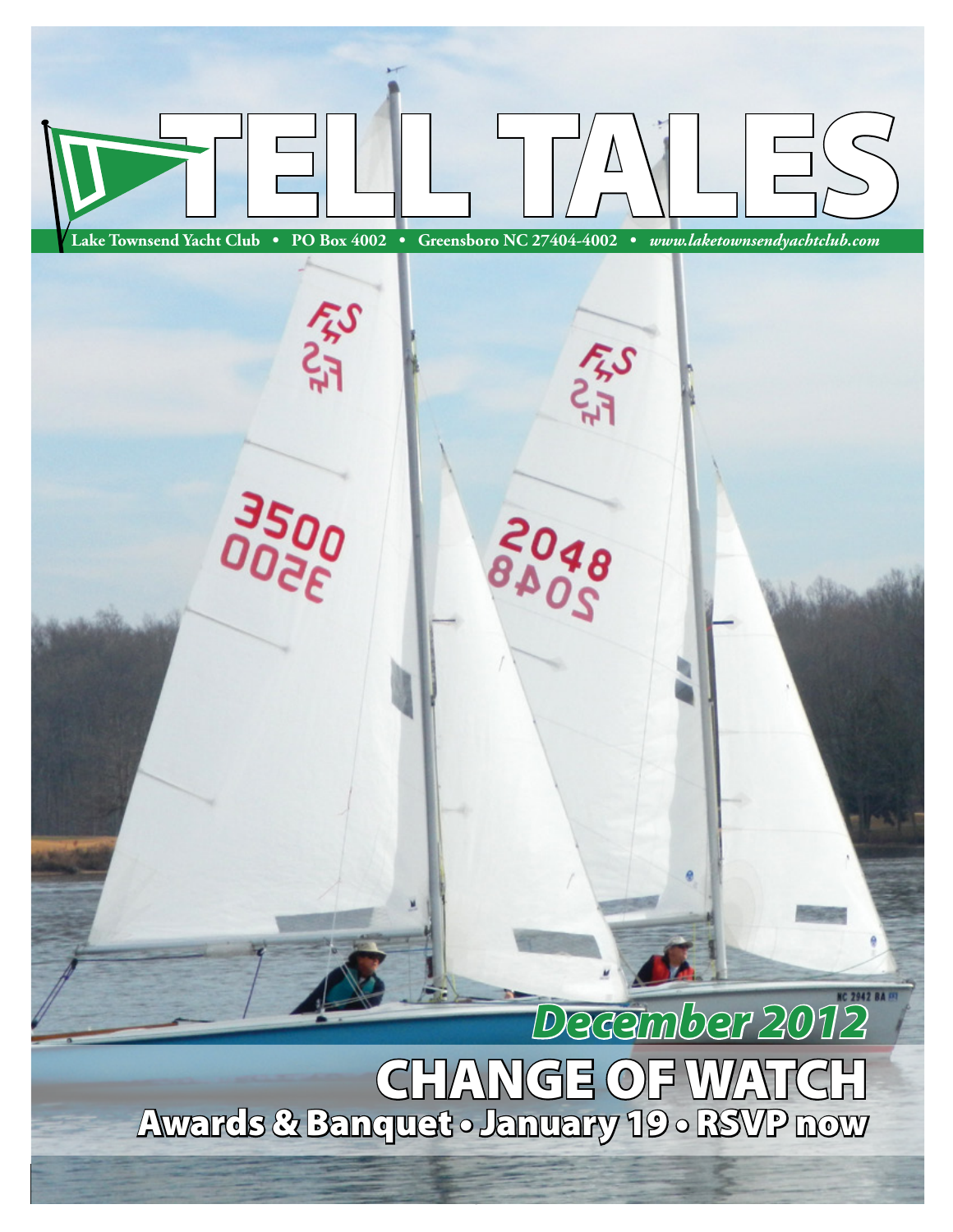## **Call People. Go Sailing**

*\*\*\*\* REACH OUT AND CALL SOMEONE \*\*\*\**

In an effort to involve more sailors in the Club's Sailing Events and Racing Programs, this "Available to Crew" list is published in each newsletter. If you have a boat and would like to participate in the Summer or Frostbite Race Series, call one of these folks for your crew. Alternatively, if you need a cruising partner on your boat or would like to team with someone on one of the city sailboats for a day sail or a race, contact someone on this list. If you are interested in crewing and would like to add your name to the list, please let Joleen know. Joleen has the best intentions of calling each new member if she doesn't hear from them to encourage them to sign up on the Crew List. (See the Help Lines box located in this newsletter).

| <b>Available To Crew</b> |  |
|--------------------------|--|
| Phone                    |  |

| <b>Name</b>          | <b>Phone</b>              | E-mail                     |
|----------------------|---------------------------|----------------------------|
| Jeanne Allamby       |                           | jallamby@yahoo.com         |
| Bill Byrd            | 336-635-1926              |                            |
| Lacy Joyce           | 336-413-7929              | lacyjoyce@gmail.com        |
| John Kuzmier         | 336-282-0411/336-580-5766 | cjkuzmier@infolinktele.com |
| Jonathan Kreider     | 336-829-6196              | jon@robbinskreider.com     |
| Chris Maginnis       | 336-793-5313              | cmaginnis@triad.rr.com     |
| Dawn-Michelle Oliver |                           | oliverd@rockinghamcc.edu   |
| Jon Mitchell         |                           | jonm5214@hotmail.com       |
| Remik Pearson        |                           | darlene_pearson@volvo.com  |
| George Shen          | 336-451-2646              | stock_78750@yahoo.com      |
| Martin Sinozich      | 336-455-9445              | msinozich@vennpartners.com |
| Keith Smoot          | 336 996-6734              | Gwaihir23@Embargmail.com   |
| <b>Robert Riley</b>  |                           | rriley@wakehealth.edu      |
| <b>Bill Young</b>    | 336-292-3102/336-707-0295 | woyoung@triad.rr.com       |
|                      |                           |                            |

Also, check the participation scratch sheet on the web

**Have ideas, articles,photos or contributions for inclusion in the newsletter? Send them to** *newsletter@laketownsendyachtclub.com.*

# Holiday Gift Idea brought to you by LTYC

Consider giving private sailing lessons as a gift this holiday season. We can create a lovely gift certificate for you to present to a friend or loved one. Private lessons cost \$15.00 an hour, with a minimum of two hours. There are many great sailors in the club, willing to give lessons. All proceeds go to the club. Sailing lessons, the gift that keeps on giving! Contact Susan Cole at *sscole@triad.rr.com*.

|                                |                   | <b>UPCOMING EVENTS</b> |                                                                                                    |
|--------------------------------|-------------------|------------------------|----------------------------------------------------------------------------------------------------|
| <b>Frostbite Race Series</b>   | December 8        | 11 a.m.                | <b>Lake Townsend</b>                                                                               |
| <b>Board Meeting</b>           | January 3         | 5:45 p.m.              | Greensboro College; Proctor Hall West, 226                                                         |
| <b>Frostbite Race Series</b>   | January 12        | $11$ a.m.              | <b>Lake Townsend</b>                                                                               |
| <b>Change of Watch Banquet</b> | January 19        | 6-9:30 p.m.            | <b>Bur-Mil Clubhouse</b>                                                                           |
| <b>Frostbite Race Series</b>   | <b>February 9</b> | 11 a.m.                | <b>Lake Townsend</b>                                                                               |
|                                |                   |                        | Full Color dentence and continued and help the deal of the model constant and concertable in model |

*Full Calendar is posted on the website, both a one page version and a month by month.*

*ON THE COVER: Saturday, December 8, 2012 Frostbite Series; more December coverage in the January issue. Photo © 2012 Christopher Maginnis, published with permission.*

> All members are encouraged to update their CPR and First Aid training. Local courses are available from the American Red Cross: http://gso.redcross.org/get-trained/schedule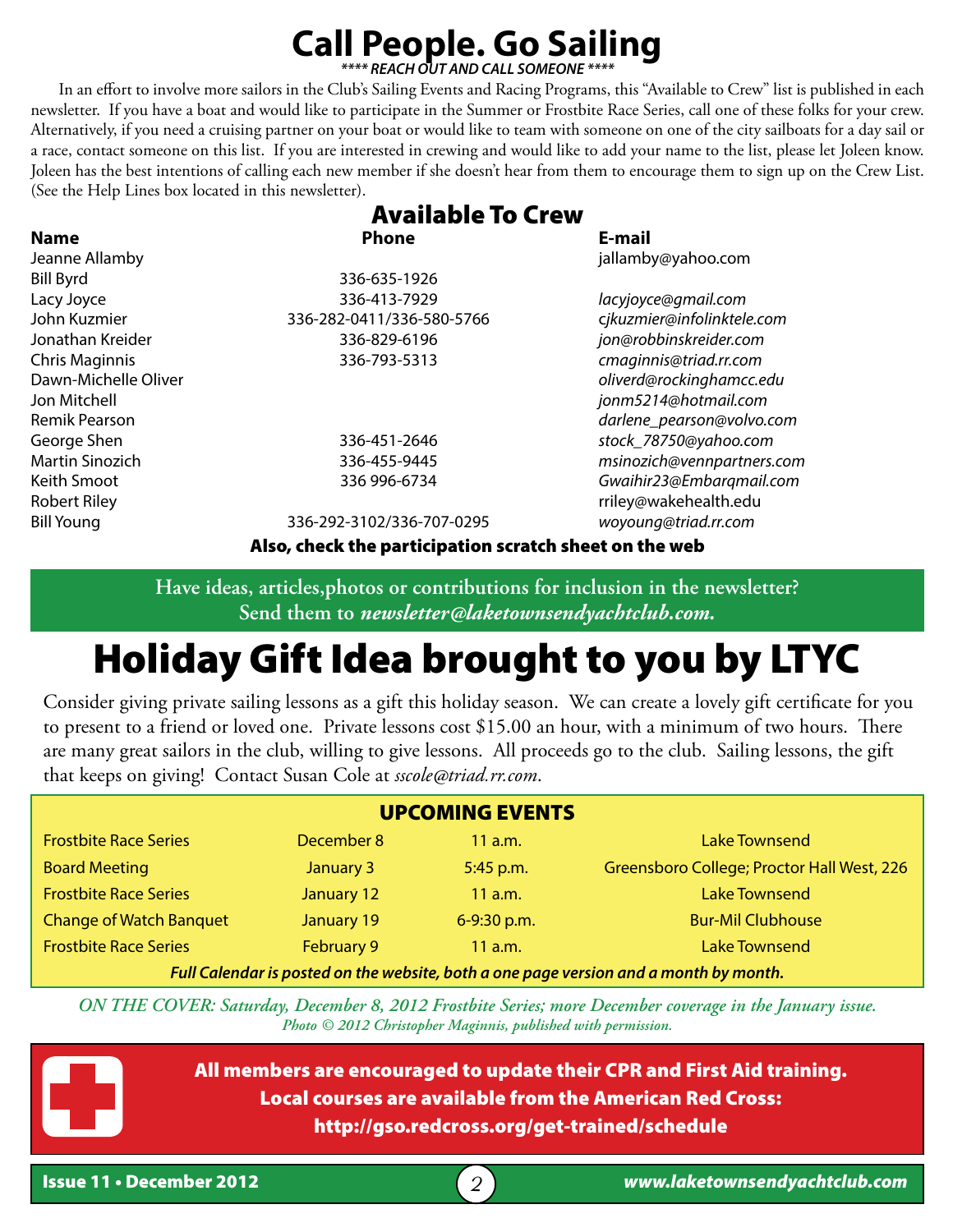# **Sailing Sydney** *by Nancy Collins*

Uwe and I, among other things, like to chase solar eclipses. So this past November after 10 years of planning we found ourselves in Australia. Part of the trip included a visit to Sydney. Sydney is very sailing oriented. It is on a

big harbor with lots of sailboats.

We found a brochure in the hotel lobby, it was advertising a sail on an International America's Cup Class boat. The style of boat that Larry Ellis put out of business when he pushed to have multihulls in America's Cup competition.

The brochure, "Sailing Sydney" said that they had 2 types of events, a 2 ½ hr harbor sail and a 3 hr sail on Wednesdays where

they raced. We looked at the wind and Wednesday the day of the race looked promising. So Uwe booked our spot.

It loaded on the other side of the Sydney Harbor Bridge in Darling harbor. All we found was a sign. About 5 minutes before our departure, we watched the boat come in. It had been modified to have a motor. It circled once around close to the loading dock, to get everyone's attention. There were obvious people waiting to go on this boat. People with boat shoes, sunscreen and jackets. After circling around the boat labeled AUS40 docked. The crew brought out a little sign.

They really didn't need anything, everyone was already there. These ares the stats of the boat that we got on: It was called the AUS40 and is a 1992 sailboat.

| t was cancu the Trop To and is a T772 samboat |                   |
|-----------------------------------------------|-------------------|
| Displacement 26,000 kg                        | 57320 lbs         |
| Ballast 18,000 kg                             | 39683 lbs         |
| Sail Area 380M(squared)                       | 3767 ft(squared)  |
| Mast 34.5 M                                   | 113.2 ft          |
| LOA 22.2 M                                    | $72.83$ ft        |
| LWL 18.5 M                                    | $60.1 \text{ ft}$ |
| Draft 4.3 M                                   | $14.1 \text{ ft}$ |
| Beam 5.5 M                                    | $18f$ t           |

(I have to admit, I only looked at this in metric, sometimes that really doesn't soak in, this is a BIG boat.)

We cheerfully signed our life away and boarded the

boat. As they pushed away from the docks we were given our sailing briefing.

"This boat wasn't built for tourists." They told us about the load on the winches and the load on the blocks for the

main sail. ("Keep your hands away from these blocks!", they said. There is a tremendous load on the lines from those blocks, and misplacement of a hand could result in a loss of that hand.)

There were 4 cranks on the boat. Each crank was operated by 2 persons. There were 2 that were horizontal to the front of the boat and 2 that were vertical. They could all be geared together

manned and pointed the boat into the wind to raise the main. *"Faster, we need to go faster"* 

*"Crank harder!"* Just so the tourists would get into the spirit the crew did yell at them just like one would expect the America's cup

or separately. All four were used to raise the main. The mast was 113 feet high. It held a very large sail. There were 4 speeds on the cranks. The crew got all of the cranks

crew to yell.



After the main was up they set the 2 vertical cranks for adjusting the main and the 2 forward horizontal cranks for adjusting the genoa. The wind was blowing 18-20 knots. Because of the wind the crew had reefed the main. The maximum wind

*Continued on page 4* speed that they would have the boat out was about 22 knots. There were waves 2-3 feet. The boat sliced through the water nicely, I did not notice of any rocking to any of the waves, or wake from any other boats. The boat was very wide with a rough surface on the deck. There were also indents in the deck that would work as a ladder to get from one side to the other. The tourists that weren't manning the winches were instructed to scuttle from one side to the other and to stay on the high side. (So they didn't fall in. The crew said that they hadn't had anyone to fall in yet, and that they didn't want to start now. They probably wouldn't have been very happy to go back and get someone, since they were currently first in the series.)

#### Issue 11 • December 2012 3 *www.laketownsendyachtclub.com*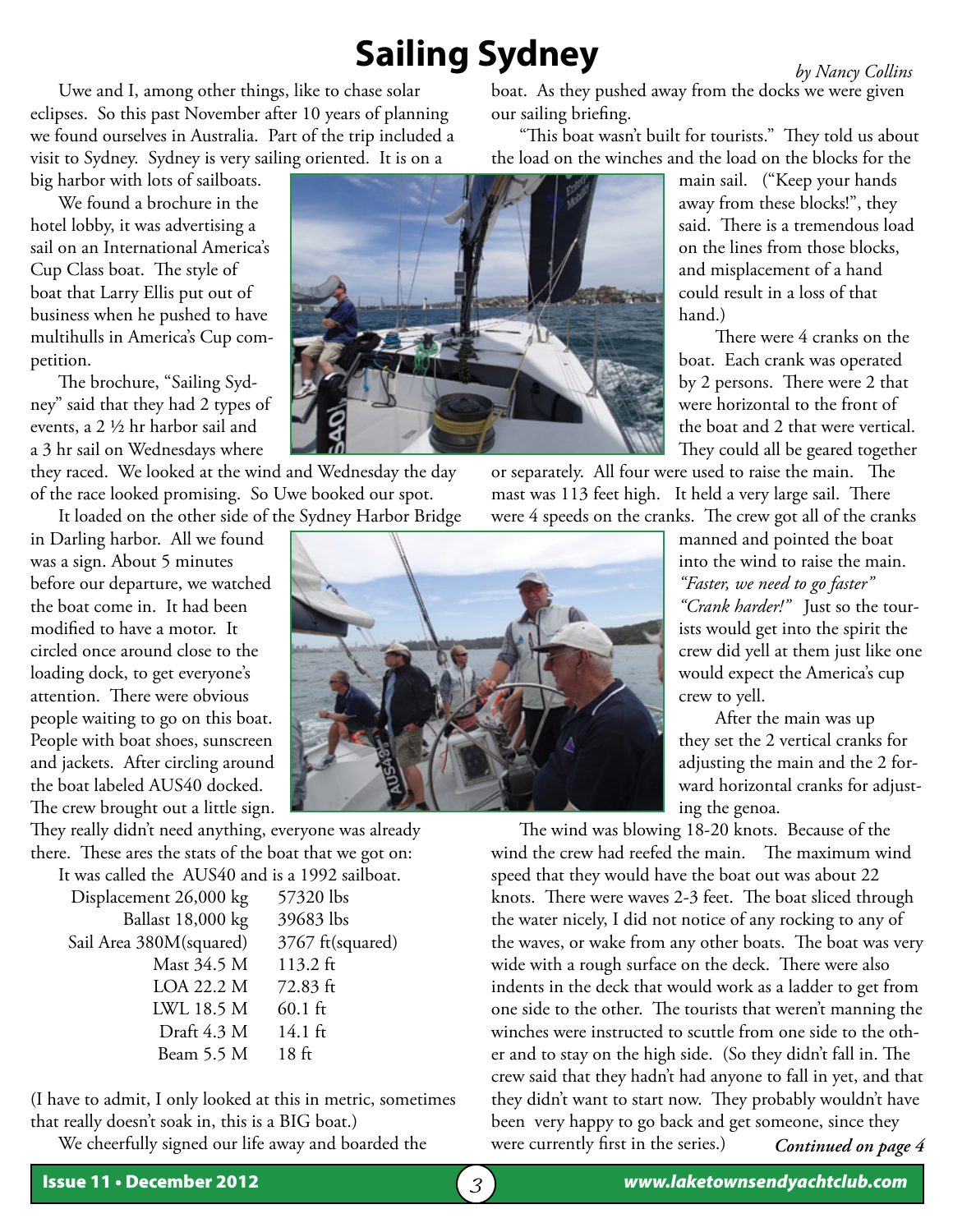The winches were HUGE. They were probably 12" across. When they were under load they had 5-6 wraps of line on them. The crew could easily let the sail out by manipulat-

ing that line. The tourists would crank the sail back in. They did tell us that there was a head on board, but we really didn't want to use it they said. & as the boat was heeled over with the rail almost in the water and with the tourists straining to hold on, it wouldn't be tough to imagine the contortions that went along with that venture.

Wednesday was race day for this boat.

(There are races EVERY day on the Sydney harbor.) There were several other 70" boats out on the water that competed with each other. The race course was set by standing channel markers or harbor items in the water. The course had been this way for many years.

It started like this, a little power boat came to an island with a light house. A race cannon was started. It was a 10 minute count down. The starting line was between the light house on the island and a channel marker in the water. We were off.

There were a lot of other boats. Our boat was skip-

## **New One Design Fleet Discussion - Carolina Triad Sailing Blog**

To reduce the emails and provide accessibility of the discussion to everyone, I have created a BLOG.

In my opinion, this is a worthwhile conversation to be having. It will take some time to reach consensus. My hope is that we (LTYC, OHSC, CSC) will be able to find common ground and build a new fleet that will meet the needs of more sailors in our community and attract new sailors to our sport.

 *Go to http://triadsailing.blogspot.com/*

Please feel free to add your comments. All are welcome to participate.

There is a link to the blog on our homepage.

*-Alan Taylor*

pered by Anthony 'Nocka' Nossiter, a veteran of the Volvo Ocean Race. The team timed the start perfectly and were way out in front. There was another 70 ft maxi out there,



but it had come late to the start. There were also a couple of blue water boats that had been in the Sydney to Hobart race, but they were also a little slower.

The race lasted for about an hour, rounding at the far end of the harbor a little yellow mark that looked like it was feet from the shore, with waves, crashing around it.

We came around the last mark, and

headed for the finish line. Somewhere on the distant shore, waving out of a third floor window was a orange flag signaling that we had made the finish line, and were first over.

After the finish, they let some of the tourists sail the boat. Uwe gladly jumped at the chance. There was enough space left on the camera card to get a few more videos.

It was exhilarating. Definitely a great sailing experience. If you are ever in Australia, look up Sailing Sydney! *http://www.sailingsydney.net/*

### **3410 History Lesson**

I think we may have a name for 3410 - *Prodical Scot*. Please see the history of the boat in Corky's email below. When I read this to my Mom she said she remembered Hap.

*Alan Taylor*

Al,

Looked up the LTYC news letter to see what's going on. Couldn't believe the Club has Scot #3410. Al that is the Scot I had. She is a OHYC or LTYC boat and if I don't miss my guess she was bought new by Hap Crow at CSC from David Bachelor. I picked her up in the 1995 cheap as a fixer upper to be our daysailor here at High Rock when we were spending most of our time on our Tartan at the coast. I swapped her 3 years ago for the wooden Lightning I am fixing up as my raceboat. Pam and I took her to Knoxville and the last I saw her she was headed for Ohio. Homing Scot for sure. She has some issues and I will be glad to advise the folks working on her and give them a update on what I did to her. Please forward this on to them.

 *- Clayton "Corky" Gray*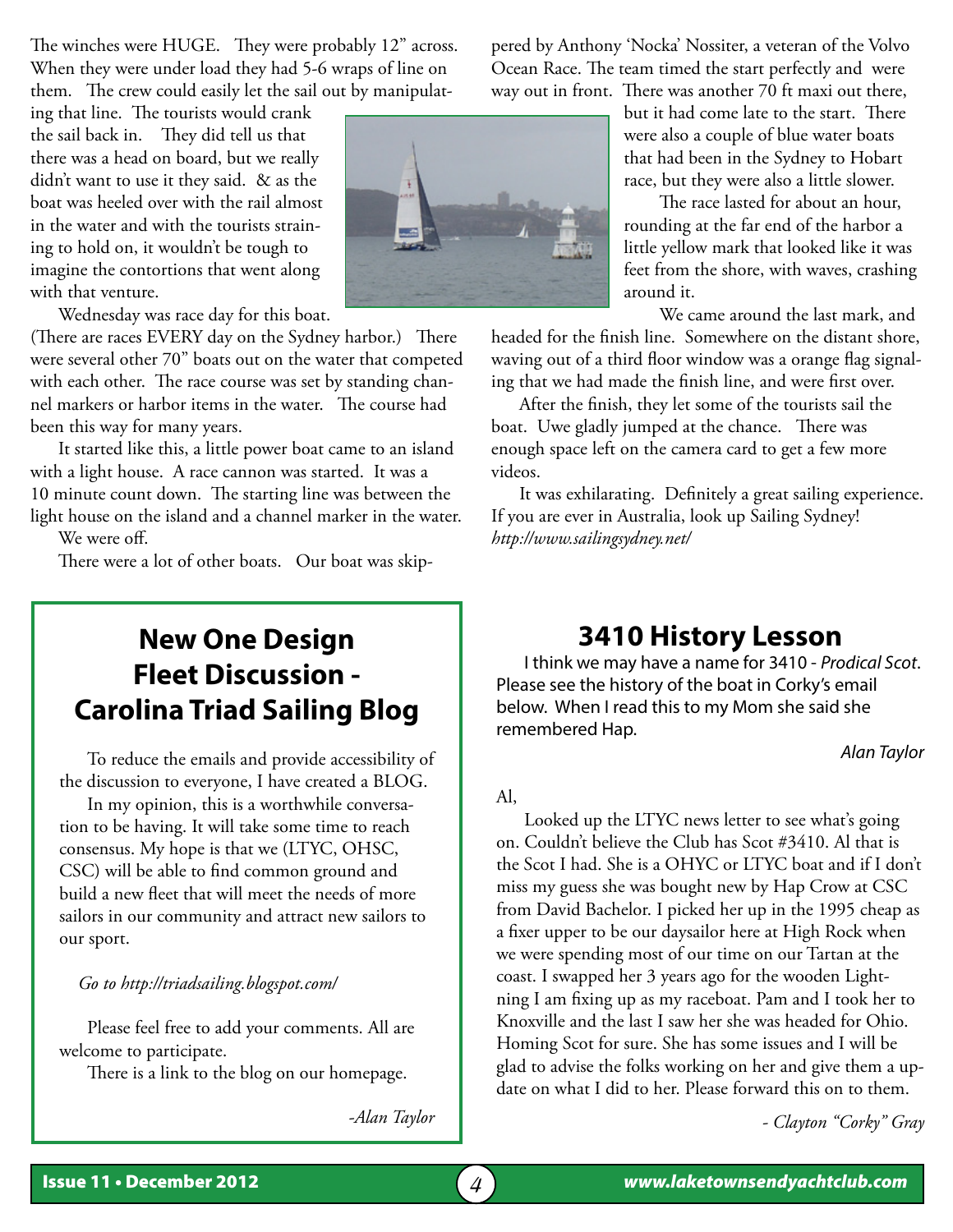# LAKE TOWNSEND YACHT CLUB CHANGE OF WATCH Award Presentations & Banquet YOU ARE INVITED TO THE ...

## **6 p.m., January 19, 2013**

**Bur-Mil Club 5834 Bur-Mil Club Rd. Greensboro, NC 27410** 

#### **Program Includes**

**Buffet Dinner Wine and Beer Cash Bar Awards & Trophies**

**\$10 per person** 

*Reserve your spot on the scratch sheet at the club website*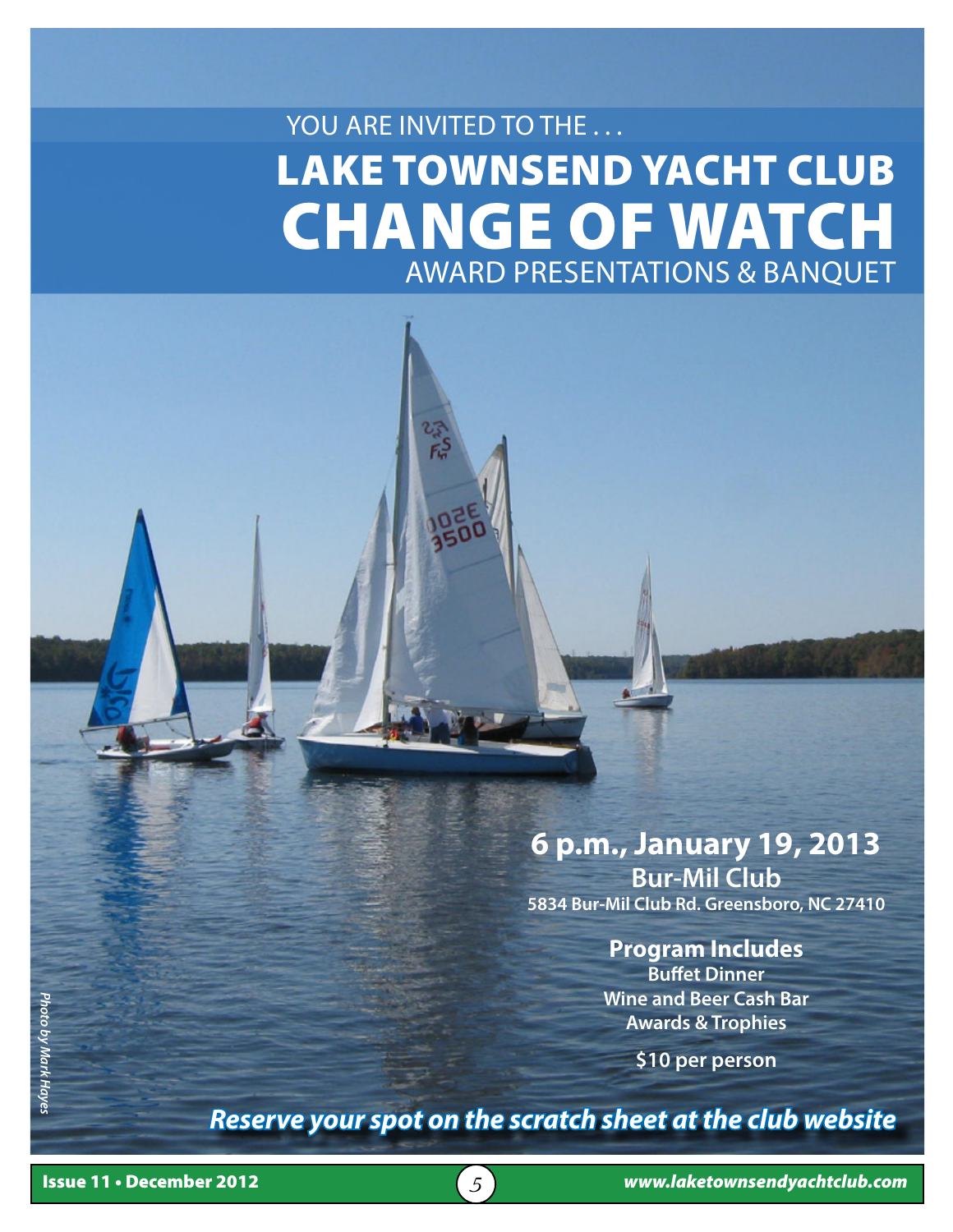## NOTICES

#### Lasers available for racing

 Uwe Heine has a couple of Lasers available, if someone would like to race them during an upcoming LTYC event. Give Uwe a call - with a few days' advance notice - 336 585-0951 heineu@bellsouth.net

#### Instructors Needed • Next Summer

**Junior sailing classes - contact Bill Young Adult classes - contact Susan Cole or sign up online**

**Your support makes our sailing education program successful**

### VOLUNTEERS NEEDED

Four volunteers are requested to serve on the "3410 Committee" (the committee responsible for the maintenance and repairs of the club Flying Scot #3410 (see page 7).

There will be 4 members, one for each of the following responsibilities:

(A) Standing rigging and deck hardware;

(B) Running rigging;

- (C) Deck, hull, rudder and centerboard;
- (D) trailer.

Rick Connelly will be available for training and or advice as needed. Please email Rick (crickconnelly@ embarqmail.com) if you will serve on the committee and copy to Uwe (heineu@bellsouth.net).

## Lake Townsend Yacht Club Help Lines

**Commodore: Adam Zahand/Phil Leonard • 336 543-4942 R •** adam\_zahand@yahoo.com **Races: Alan Taylor • (Vice Commodore) 530-263-3009 C •** alan@lakelevel.com **Education: Susan Cole • (Rear Commodore) • 336 668-0527 •** sscole@triad.rr.com **Finance: Hudson Barker • (Treasurer) 336 644-1060 R •** hudsonbarker@att.net **Publicity/History: Steve Morris • (Secretary) 336 601-1428 C •** samorris@triad.rr.com **Equipment: Amanda Reppel • (315) 558-3974 •** areppel81@yahoo.com **Cruising: Nancy Collins-Heine • 336 585-0951 R •** heineu@bellsouth.net **Membership: Joleen Rasmussen • 919-440-2802 •** joleenrasmussen@embarqmail.com **Social: Wanda Williams •** wkawilliams@juno.com **Webmaster: Steve Raper •** Steve.raper@greensboro-nc.gov **Junior Sailing: Bill Young • 336-707-0295 C •** woyoung@triad.rr.com **Mayor's Cup Regatta: Uwe Heine• 336 585-0951 R •** heineu@bellsouth.net **Fleet Captain: Bob Hoffman • 336 831-6271 C •** bobh9447@aol.com **Newsletter/Directory: Michael V. Crouch • 336 275-3475 R •** mcrouch@guilford.edu

## What's a Scratch Sheet?

 $\overline{a}$ 

A few years back, big regattas started posting scratch sheets on the internet to drum up interest and promote participation. As there is typically no cost to signing up, Scratch Sheets give a good indication of who is thinking about going to an event. It helps the organizers plan and prepare for the event. Last year, LTYC set up a Scratch Sheet in Google documents for its events. It was a good move. If you expect to be at some of our upcoming events, take a few moments to step through the different Scratch Sheets and let us know to expect you. Don' worry about last minute change of plans, Scratch Sheets are only an indication of your intentions. If you need crew, want to crew, would like to help with the social, or have some other creative idea, just list it in the Scratch Sheet. The Scratch Sheet is available from the home page or the LTYC Website.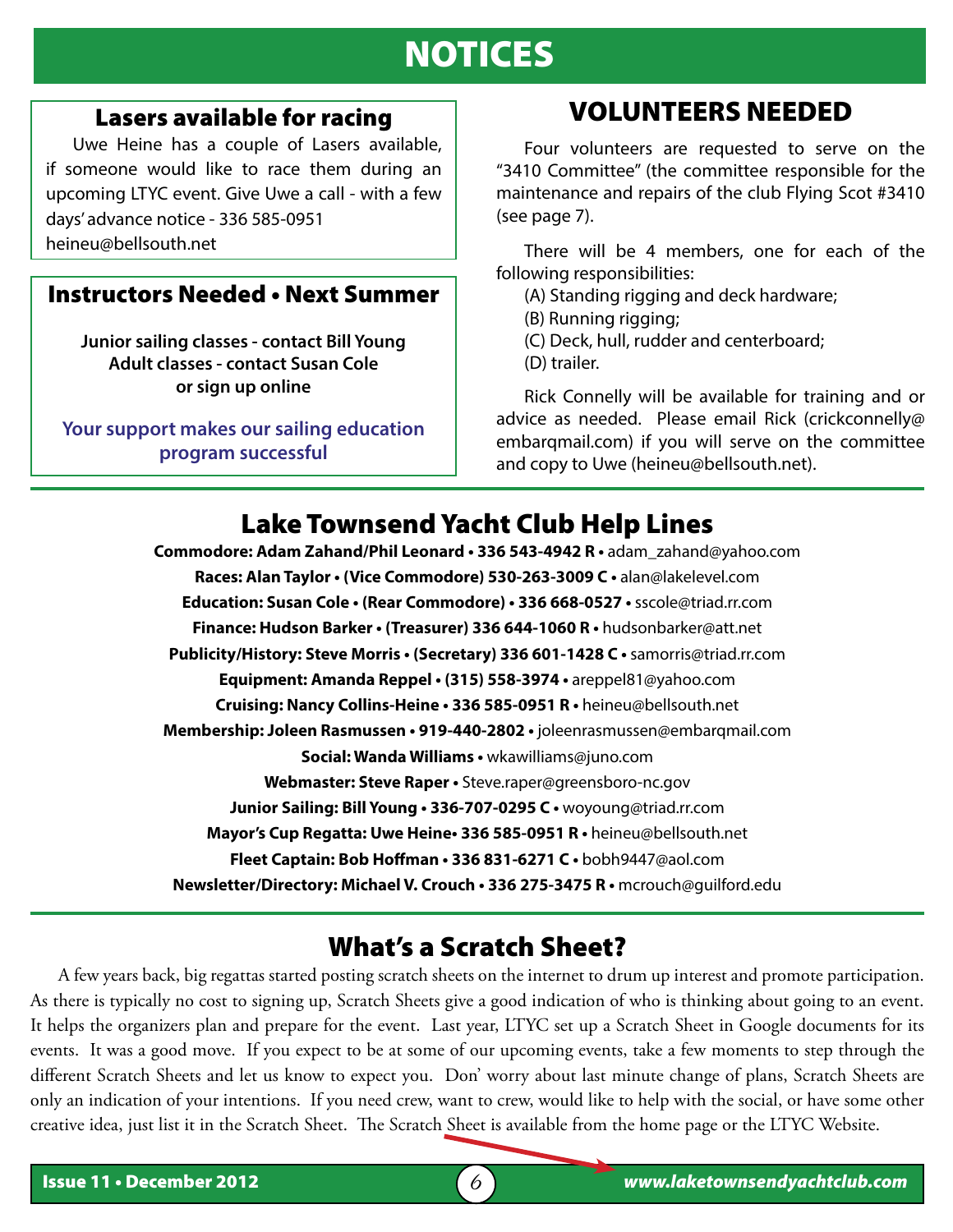## SAILBOATS FOR SAIL

**Buccaneer 18'** for sale due to relocation. Craig Huey 303- 884-4682 chueygman@yahoo.com Asking price is \$1325 with trailer, paddle, 2 hp Johnson outboard, and manuals, rigging guides.

**Buccaneer 18'** - I am selling my 1980 Chrysler BumbleBee model. It has new North Sails worth \$1700, and Schaefer and Harken fittings. The galvanized Cox trailer is in very good condition. There are also a good set of working sails; the original Bumble black and yellow sails, and a new 60% size main, which is outstanding for single-hand sailing. There is no spinnaker. I am selling for \$3000 OBO. Chris Munson, 703-895-8006 or kayschrism2008@verizon.net.

**1987 MC Scow** with three sails, one is a racing sail, barely used, the other is an older racing sail that I use most of the time, then there is an older heavy air sail that is flat and good when the wind comes up. All three are highly usable. The MC Scow is a great boat for a larger guy, I floated between 205-250 lbs (I have heard the term a "fat guys Laser" used before), or two smaller persons. Great for racing, I have won several races/regattas with her or daysailing. Easy to set up and take down. Decent trailer that is road ready. I have had the boat over ten years but don't have title to the trailer or boat. I can give a bill of sale with no liens. The only reason to sell her is I have too many boats and one must go. Go to mcscow.org to find out more about this great boat. Looking for a serious owner for her, this is a great winter sailing boat as she is relatively dry and stable compared to many of the wet rides that are out there. Pictures available. Bart Streb- bstreb@nc.rr.com

**1981 Isotope \$2000** Has a trailer and a beach dolly. The sails are in decent shape and we just had new sail bags made with Sunbrella. New tires on the trailer and a tongue jack. Boat is in Burlington. Contact Alan Villanova, alan.villanova@gmail.com • 929-698-8152.



Many back issues of *Cruising World*, *Good Old Boat*, and *Practical Sailor* magazines—free to a good home. Contact Bill Young at woyoung@triad.rr.com.

**1969 Douglas and McCloud** - Hull number 509. This original Highlander classic has just undergone a complete restoration and is in mint condition. Trailer has been completely sanded and painted white with red fenders; new tires and wheels. Aluminum mast with mahogany boom and rudder. Ship set includes 3 main sails, 2 jibs, 1 spinnaker, plus all rigging set up for racing. Boat hull and deck have 2 coats of marine primer and 3 coats of marine paint. The hull is the original color black with red water stripe. The deck is semi-gloss white. All deck



rails and rub rails have been sanded and varnished. The teak seats and interior running teak have been sanded and teak oiled. The inside is the original gray and white splatter paint. Also has sailors tailor-skirted mooring cover. *The Black Pearl* is in a Greensboro garage on trailer ready to go to her new owner for \$4,500. David J. Schlosser, Sr., djschlosser@aol.com or (336) 316-0804.

**Great Scot for Sale.** Fleet 27's Joe Price has moved to Southport and with a marina less than a quarter of a mile from his new home he has decided a keel boat is the way to go. As you know Joe has sailed this boat very competitively and winning a few trophies along the way without benefit of a regular crew. The boat is near minimum weight and has a new mast and centerboard that have been sailed only a few times. There is a 2011 suite of MAD main and jib that have been sailed sparingly plus a suite of North's good for club racing. There are 3 spinnakers and a tapered spinnaker pole. Low style aluminum trailer and the North trailering/mooring cover that comes down to the waterline has been used only when traveling. He has used an older cover for storage. This is an excellent opportunity at a truly race ready Scot at the club and district level at \$10,500 which is an excellent price with all the upgrades and extras. Call me directly as I am brokering the boat for Joe.

Dave "Sailordave" Batchelor, 919-467-3512 Home • 919-414- 6809 Mobile

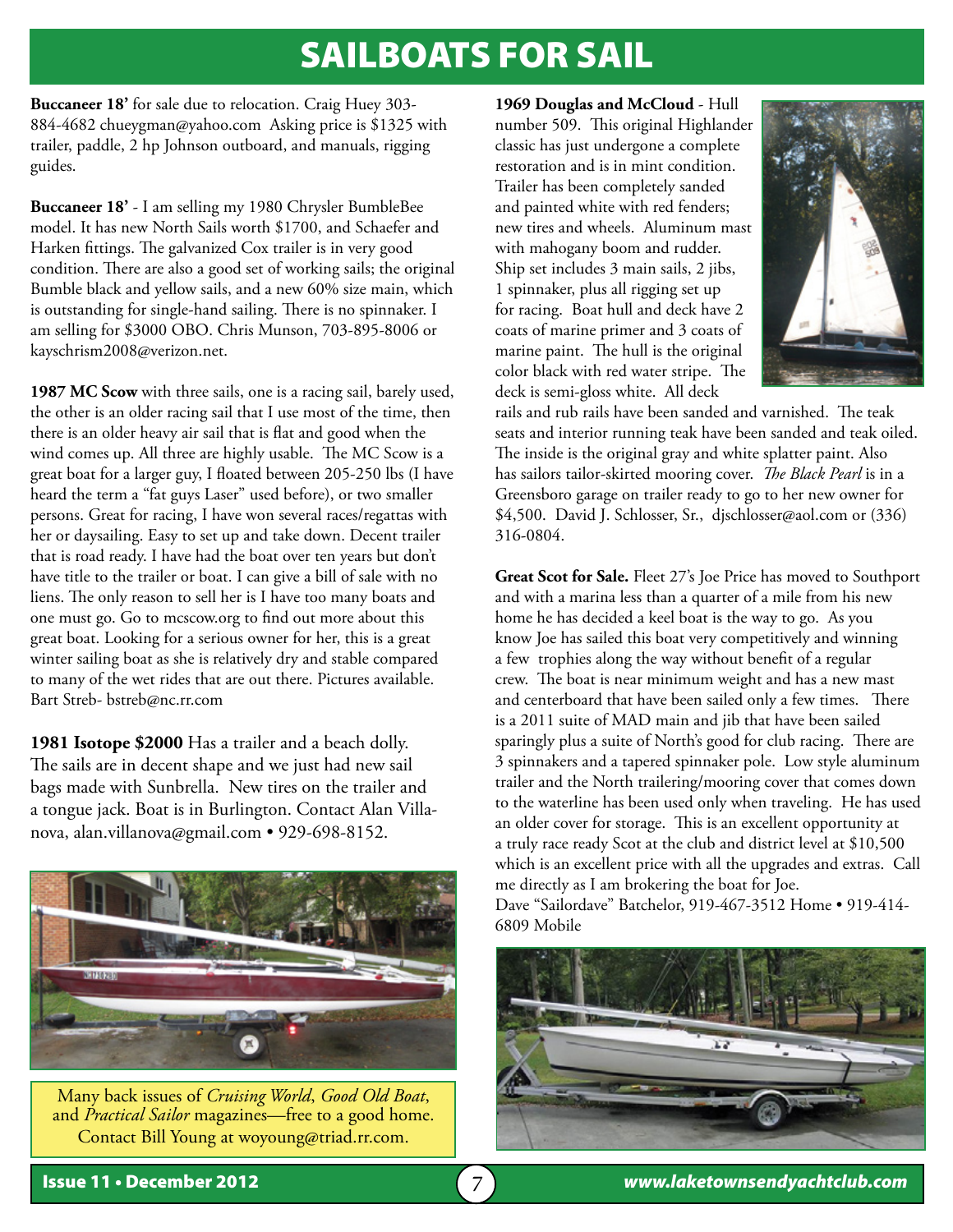# OAK Hollow Interclub • 11/10/2012

Congratulations to you and all the other LTYC sailors who sailed in the Interclub Regatta, and once again won all three races to retain the Cup! Attached please find the race results. Please distribute this to your other sailors with our congratulatory statement below. -Thanks, Paul Walter

Congratulations to Lake Townsend Yacht Club for their November 10th victory over Oak Hollow Sailing Club in the Annual Inter-Club Regatta between the two clubs. Twenty-two boats participated in the regatta (11 from each club) and Lake Townsend once again won all three races and held onto the trophy for another year. (Scoring is on page 9).

All of us at Oak Hollow Sailing Club congratulate LTYC, and we thank all of your sailors, family and friends who participated. We had a beautiful day, good sailing, great fellowship, and good food.

We would like to thank all those who brought food and drinks, and we especially thank Connie Sloan for her homemade breakfast baked goods and setting up for our pre-race food and refreshments. Also, thank you to our race committee for giving of their time to set up the courses and to record our times. Craig, Bo, Bob, George, and Linda, thank you from all of us who were able to sail while you kept us organized!

We look forward to sailing at Lake Townsend in 2013! Sincerely,

- Paul Walter, OHSC Commodore & Nancy Valego, OHSC 2nd Vice-Commodore

# Lake Townsend Winter Hours

Nov. 1 through Feb. 28 hours are 8am-5pm and the lake will be closed Wednesday and Thursday.



Late last year, the club acquired a Flying Scot to be used to expand our sailing education program.

A few months back, the board agreed on the first year usage policy for the FS3410, see below. Please direct any questions or feedback to ltycboard@laketownsendyachtclub.com

# FS3410 Usage Policy

Flying Scot 3410 is owned and maintained by the Lake Townsend Yacht Club. It is intended to be used for Sailing Instruction, Training and Mentoring.

- FS-3410 is to be used by LTYC Lead Instructors while giving lessons
- Assistant Instructors may use the boat for lessons with approval from the board or a Lead Instructor
- Qualifying lessons include:

Private lessons as praescribed by the LTYC Learn To Sail program.

Follow-up lessons for students of previous LTS classes that have joined LTYC as members Mentoring for all LTYC Members

On course racing coaching for all LTYC Members polices are also in effect

Additionally, any LTYC Club member who is on the FS-3410 Maintenance Team has Right of Use.

Unless being used during a club event, the sailors need to register with the Office. *Launching fee policies are also in effect.*